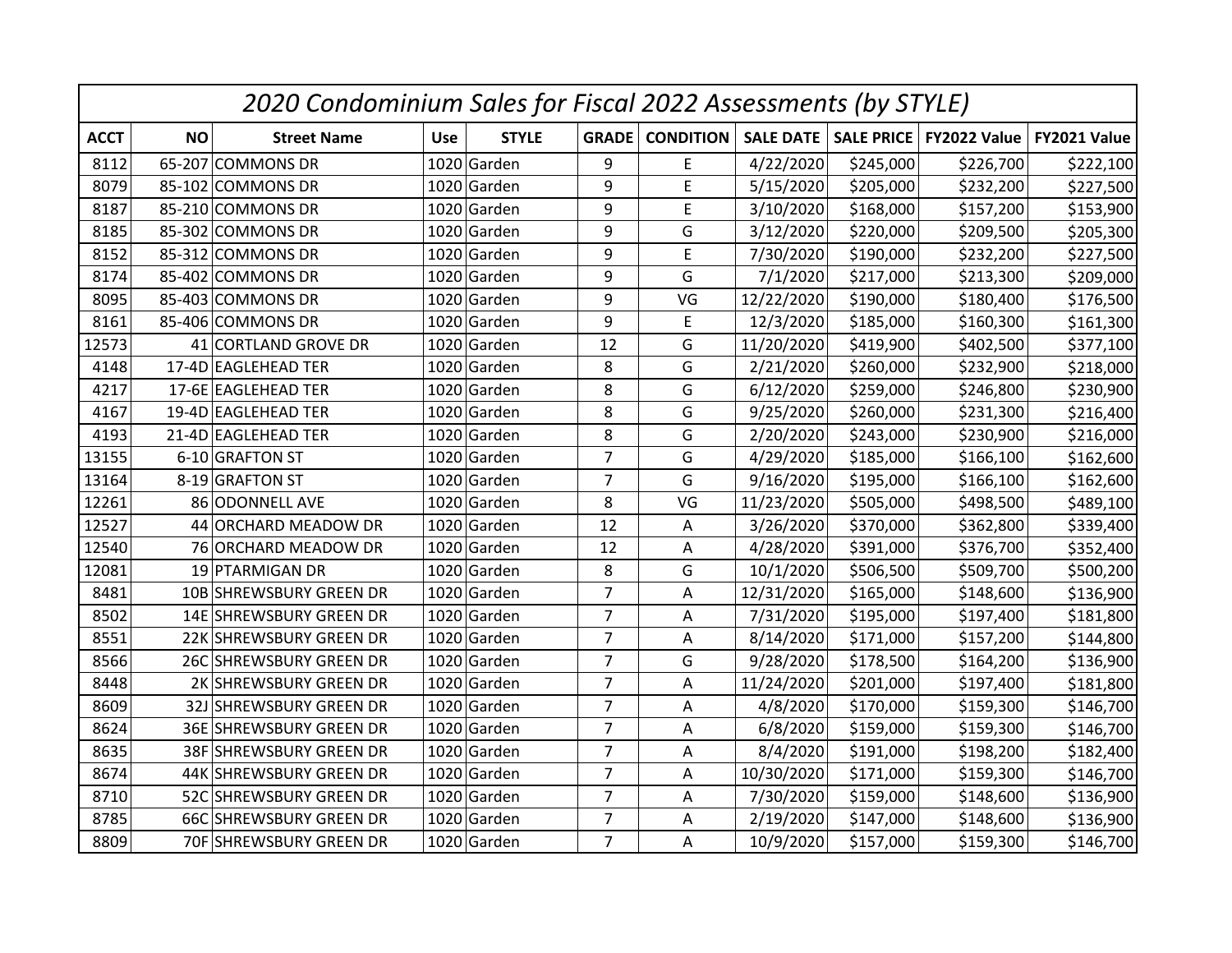|             | 2020 Condominium Sales for Fiscal 2022 Assessments (by STYLE) |                         |            |                |              |                  |                  |                   |              |              |
|-------------|---------------------------------------------------------------|-------------------------|------------|----------------|--------------|------------------|------------------|-------------------|--------------|--------------|
| <b>ACCT</b> | <b>NO</b>                                                     | <b>Street Name</b>      | <b>Use</b> | <b>STYLE</b>   | <b>GRADE</b> | <b>CONDITION</b> | <b>SALE DATE</b> | <b>SALE PRICE</b> | FY2022 Value | FY2021 Value |
| 7315        |                                                               | 2-1 WILLIAMSBURG CT     |            | 1020 Garden    | 6            | Α                | 7/27/2020        | \$154,500         | \$141,000    | \$126,600    |
| 7316        |                                                               | 2-2 WILLIAMSBURG CT     |            | 1020 Garden    | 6            | A                | 12/16/2020       | \$210,000         | \$200,300    | \$179,800    |
| 7363        |                                                               | 10-1 WILLIAMSBURG CT    |            | 1020 Garden    | 6            | Α                | 9/25/2020        | \$145,500         | \$153,300    | \$137,700    |
| 7408        |                                                               | 16-22 WILLIAMSBURG CT   |            | 1020 Garden    | 6            | A                | 5/1/2020         | \$164,000         | \$153,300    | \$137,700    |
| 7423        |                                                               | 20-1 WILLIAMSBURG CT    |            | 1020 Garden    | 6            | A                | 8/17/2020        | \$199,900         | \$200,300    | \$179,800    |
| 7431        |                                                               | 20-21 WILLIAMSBURG CT   |            | 1020 Garden    | 6            | A                | 2/14/2020        | \$208,000         | \$200,300    | \$179,800    |
| 7442        |                                                               | 22-14 WILLIAMSBURG CT   |            | 1020 Garden    | 6            | Α                | 4/22/2020        | \$199,900         | \$200,300    | \$179,800    |
| 7436        |                                                               | 22-2 WILLIAMSBURG CT    |            | 1020 Garden    | 6            | Α                | 11/20/2020       | \$168,000         | \$200,300    | \$179,800    |
|             |                                                               |                         |            |                |              |                  |                  |                   |              |              |
|             |                                                               |                         |            |                |              |                  |                  |                   |              |              |
|             |                                                               |                         |            |                |              |                  |                  |                   |              |              |
| 7389        |                                                               | 14-3 WILLIAMSBURG CT    |            | 1020 Studio    | 6            | G                | 3/13/2020        | \$100,000         | \$87,400     | \$70,300     |
|             |                                                               |                         |            |                |              |                  |                  |                   |              |              |
|             |                                                               |                         |            |                |              |                  |                  |                   |              |              |
|             |                                                               |                         |            |                |              |                  |                  |                   |              |              |
| 12898       |                                                               | 3 AFRA DR               |            | 1020 Townhouse | 9            | Α                | 10/1/2020        | \$374,900         | \$320,000    | \$320,000    |
| 8019        |                                                               | 28 BROOKDALE CIR        |            | 1020 Townhouse | 9            | G                | 10/15/2020       | \$370,000         | \$347,800    | \$309,700    |
| 7999        |                                                               | 73 BROOKDALE CIR        |            | 1020 Townhouse | 9            | G                | 9/16/2020        | \$387,000         | \$348,900    | \$299,000    |
| 8003        |                                                               | 81 BROOKDALE CIR        |            | 1020 Townhouse | 9            | G                | 8/31/2020        | \$385,000         | \$335,500    | \$299,200    |
| 8100        |                                                               | 95-99 COMMONS DR        |            | 1020 Townhouse | 9            | E                | 2/27/2020        | \$265,000         | \$259,900    | \$259,900    |
| 12567       |                                                               | 25 CORTLAND GROVE DR    |            | 1020 Townhouse | 12           | A                | 11/10/2020       | \$430,000         | \$408,400    | \$390,200    |
| 4257        |                                                               | 36 EASTERN POINT DR     |            | 1020 Townhouse | 12           | G                | 12/11/2020       | \$444,900         | \$372,200    | \$372,200    |
| 4251        |                                                               | 39 EASTERN POINT DR     |            | 1020 Townhouse | 12           | Α                | 4/14/2020        | \$400,000         | \$393,400    | \$417,400    |
| 13182       |                                                               | 21A EATON AVE           |            | 1020 Townhouse | 9            | А                | 2/26/2020        | \$305,000         | \$338,100    | \$353,900    |
| 1841        |                                                               | 21B EATON AVE           |            | 1020 Townhouse | 9            | G                | 5/29/2020        | \$260,000         | \$244,300    | \$244,300    |
| 7638        |                                                               | 15 HARRINGTON FARMS WAY |            | 1020 Townhouse | 12           | G                | 11/23/2020       | \$376,000         | \$318,900    | \$318,900    |
| 7684        |                                                               | 61 HARRINGTON FARMS WAY |            | 1020 Townhouse | 12           | G                | 11/20/2020       | \$380,000         | \$320,300    | \$320,300    |
| 7693        |                                                               | 70 HARRINGTON FARMS WAY |            | 1020 Townhouse | 12           | G                | 7/1/2020         | \$400,000         | \$350,500    | \$350,500    |
| 7702        |                                                               | 79 HARRINGTON FARMS WAY |            | 1020 Townhouse | 12           | G                | 1/24/2020        | \$364,000         | \$398,500    | \$398,500    |
| 7712        |                                                               | 89 HARRINGTON FARMS WAY |            | 1020 Townhouse | 12           | A                | 3/6/2020         | \$361,000         | \$335,900    | \$335,900    |
| 7716        |                                                               | 93 HARRINGTON FARMS WAY |            | 1020 Townhouse | 12           | G                | 11/30/2020       | \$469,900         | \$428,200    | \$428,200    |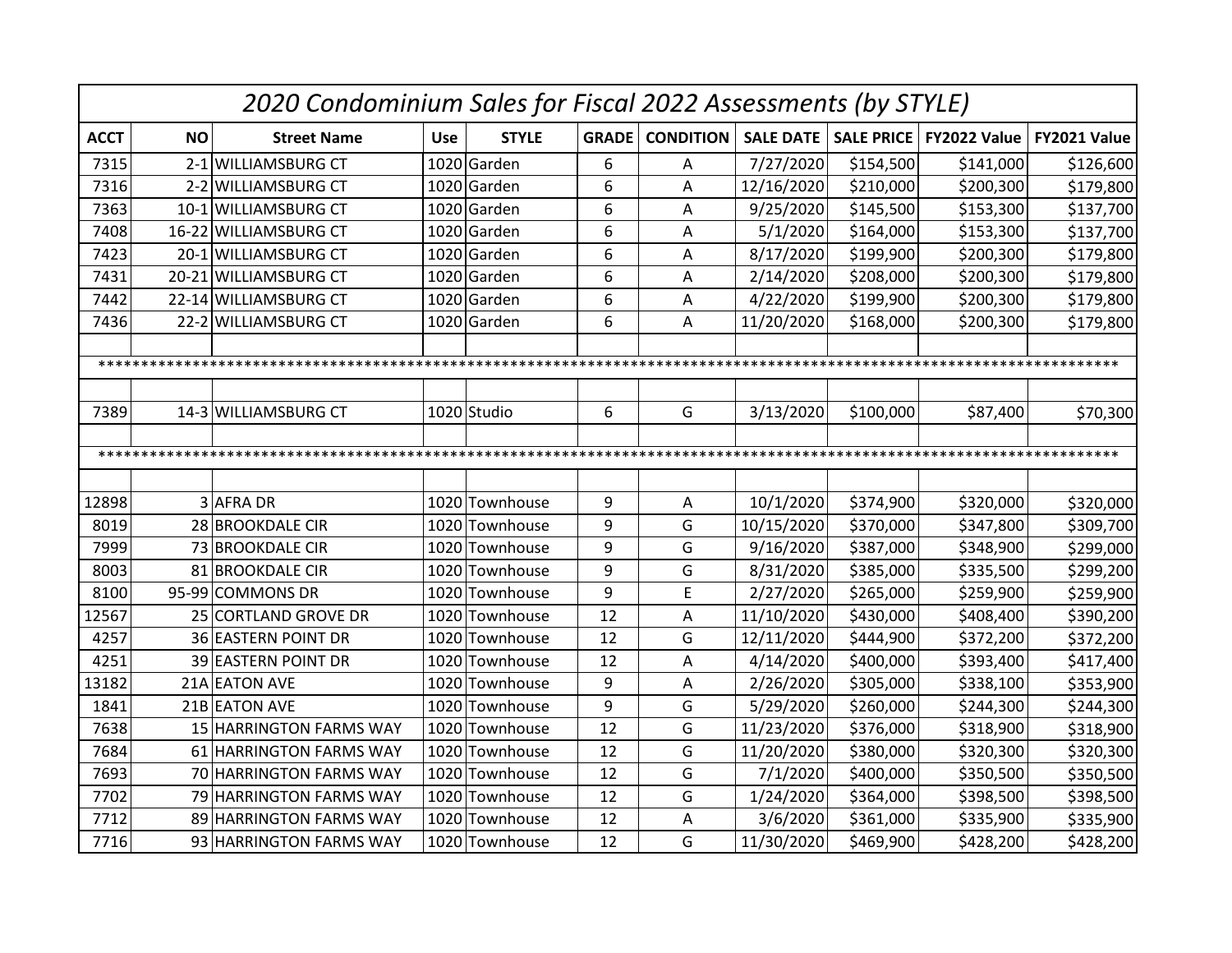|             | 2020 Condominium Sales for Fiscal 2022 Assessments (by STYLE) |                          |            |                |                |                  |            |           |                                       |              |
|-------------|---------------------------------------------------------------|--------------------------|------------|----------------|----------------|------------------|------------|-----------|---------------------------------------|--------------|
| <b>ACCT</b> | <b>NO</b>                                                     | <b>Street Name</b>       | <b>Use</b> | <b>STYLE</b>   | <b>GRADE</b>   | <b>CONDITION</b> |            |           | SALE DATE   SALE PRICE   FY2022 Value | FY2021 Value |
| 7719        |                                                               | 96 HARRINGTON FARMS WAY  |            | 1020 Townhouse | 12             | G                | 6/2/2020   | \$396,000 | \$465,400                             | \$465,400    |
| 7721        |                                                               | 98 HARRINGTON FARMS WAY  |            | 1020 Townhouse | 12             | G                | 8/10/2020  | \$370,000 | \$386,700                             | \$386,700    |
| 7737        |                                                               | 114 HARRINGTON FARMS WAY |            | 1020 Townhouse | 12             | G                | 6/26/2020  | \$405,000 | \$377,200                             | \$377,200    |
| 7739        |                                                               | 116 HARRINGTON FARMS WAY |            | 1020 Townhouse | 12             | G                | 10/21/2020 | \$365,000 | \$328,700                             | \$328,700    |
| 13071       |                                                               | 16 INDEPENDENCE LN       |            | 1020 Townhouse | 14             | Α                | 7/20/2020  | \$655,000 | \$585,900                             | \$585,900    |
| 13073       |                                                               | 20 INDEPENDENCE LN       |            | 1020 Townhouse | 14             | A                | 2/26/2020  | \$660,000 | \$601,300                             | \$601,300    |
| 13100       |                                                               | 41 INDEPENDENCE LN       |            | 1020 Townhouse | 14             | A                | 11/4/2020  | \$730,000 | \$704,400                             | \$704,400    |
| 8233        |                                                               | 30 LEBEAUX DR            |            | 1020 Townhouse | 12             | G                | 5/15/2020  | \$375,000 | \$353,700                             | \$333,400    |
| 15777       |                                                               | 935-13 MAIN ST           |            | 1020 Townhouse | 12             |                  | 9/20/2020  | \$640,850 | \$544,800                             | \$544,800    |
| 15775       |                                                               | 935-17 MAIN ST           |            | 1020 Townhouse | 12             | A                | 10/16/2020 | \$575,000 | \$591,700                             | \$591,700    |
| 15773       |                                                               | 935-18 MAIN ST           |            | 1020 Townhouse | 12             | A                | 7/2/2020   | \$642,500 | \$638,200                             | \$638,200    |
| 15772       |                                                               | 935-20 MAIN ST           |            | 1020 Townhouse | 12             | Α                | 9/24/2020  | \$663,000 | \$650,900                             | \$650,900    |
| 15769       |                                                               | 935-22 MAIN ST           |            | 1020 Townhouse | 12             | Α                | 7/27/2020  | \$630,000 | \$673,800                             | \$673,800    |
| 15768       |                                                               | 935-24 MAIN ST           |            | 1020 Townhouse | 12             | Α                | 12/30/2020 | \$610,000 | \$564,600                             | \$564,600    |
| 15782       |                                                               | 935-4 MAIN ST            |            | 1020 Townhouse | 12             | A                | 2/11/2020  | \$603,650 | \$574,400                             | \$574,400    |
| 15780       |                                                               | 935-8 MAIN ST            |            | 1020 Townhouse | 12             | Α                | 8/20/2020  | \$637,100 | \$539,100                             | \$539,100    |
| 14241       |                                                               | 328B MAPLE AVE           |            | 1020 Townhouse | $\overline{7}$ | Α                | 7/10/2020  | \$512,000 | \$438,600                             | \$438,600    |
| 14203       |                                                               | 143C N QUINSIGAMOND AVE  |            | 1020 Townhouse | 9              | A                | 8/21/2020  | \$500,000 | \$431,600                             | \$431,600    |
| 14202       |                                                               | 143D N QUINSIGAMOND AVE  |            | 1020 Townhouse | 9              | A                | 3/3/2020   | \$462,500 | \$431,300                             | \$431,300    |
| 12281       |                                                               | 67-15 N QUINSIGAMOND AVE |            | 1020 Townhouse | 10             | Α                | 2/14/2020  | \$482,000 | \$423,200                             | \$423,200    |
| 7946        |                                                               | 19 OLD LAXFIELD RD       |            | 1020 Townhouse | 9              | G                | 7/21/2020  | \$326,000 | \$335,500                             | \$299,200    |
| 14540       |                                                               | 213 OLD MILL RD          |            | 1020 Townhouse | 10             | A                | 4/6/2020   | \$492,500 | \$464,300                             | \$464,300    |
| 12514       |                                                               | 27 ORCHARD MEADOW DR     |            | 1020 Townhouse | 12             | A                | 3/26/2020  | \$420,000 | \$431,000                             | \$411,900    |
| 12532       |                                                               | 51 ORCHARD MEADOW DR     |            | 1020 Townhouse | 12             | Α                | 12/9/2020  | \$425,000 | \$403,900                             | \$386,000    |
| 12559       |                                                               | 125 ORCHARD MEADOW DR    |            | 1020 Townhouse | 12             | Α                | 9/9/2020   | \$430,000 | \$421,700                             | \$403,000    |
| 13044       |                                                               | 3 PATRIOT LN             |            | 1020 Townhouse | 14             | A                | 12/2/2020  | \$575,000 | \$622,000                             | \$622,000    |
| 13396       |                                                               | 3-1 POINT RD             |            | 1020 Townhouse | 12             | A                | 7/2/2020   | \$705,000 | \$698,300                             | \$737,500    |
| 16078       |                                                               | 3-2 POINT RD             |            | 1020 Townhouse | 12             | Α                | 6/26/2020  | \$650,000 | \$654,700                             | \$691,400    |
| 15901       |                                                               | 4-1 POINT RD             |            | 1020 Townhouse | 12             | Α                | 2/26/2020  | \$599,000 | \$565,300                             | \$565,300    |
| 15900       |                                                               | 4-2 POINT RD             |            | 1020 Townhouse | 12             | A                | 5/26/2020  | \$590,000 | \$565,300                             | \$565,300    |
| 15618       |                                                               | 5-2 POINT RD             |            | 1020 Townhouse | 12             | A                | 1/15/2020  | \$629,000 | \$622,300                             | \$622,300    |